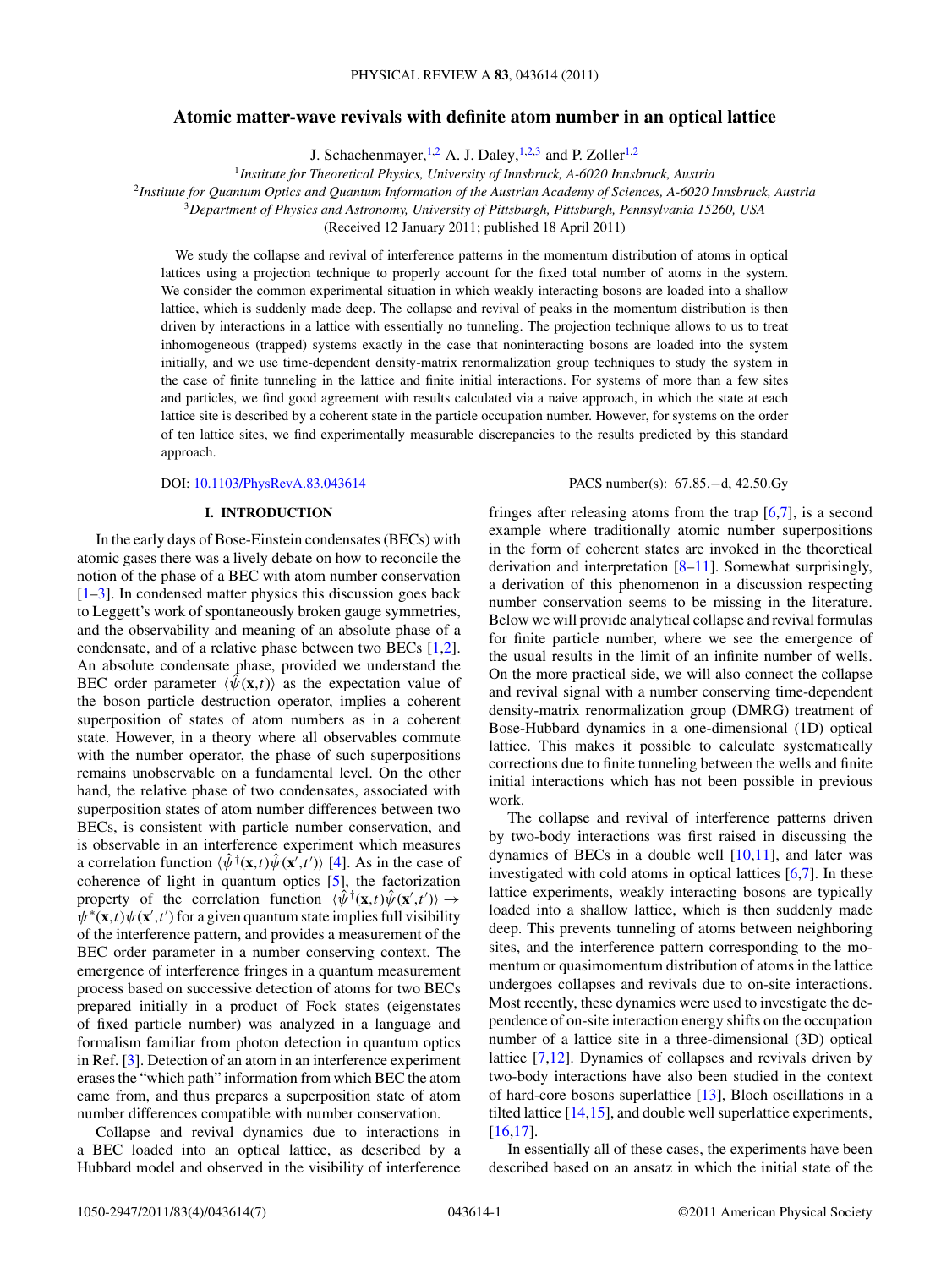<span id="page-1-0"></span>noninteracting BEC can naively be represented as a product of local coherent states in the on-site occupation number. This can be represented as

$$
|\text{BEC}_{\text{naive}}\rangle = \prod_{i}^{M} e^{-\frac{|\beta_i|^2}{2}} e^{\beta_i b_i^{\dagger}} |\text{vac}\rangle, \tag{1}
$$

where  $b_i^{\dagger}$  denotes the creation operator for particles on site *i*, and  $|\beta_i|^2$  is the local mean particle number. As we show below, this ansatz reduces to the correct noninteracting ground state in an infinite system, but in a finite-size system does not have a fixed total number of particles.

In a deep lattice, the time-evolution of this state is simply governed by two-body on-site interactions generated by the Hamiltonian term  $(U/2) \sum_{i=1}^{M} \hat{n}_i (\hat{n}_i - 1)$ , with the number operator  $\hat{n}_i = b_i^{\dagger} b_i$ . We find that expectation values such as the single-particle density matrix (SPDM) factorize, so that for a homogeneous system we obtain ( $\hbar \equiv 1$ )

$$
\langle b_i^{\dagger} b_j \rangle_t = \langle b_i \rangle_t^* \langle b_j \rangle_t
$$
  
=  $\beta_i^* \beta_j e^{|\beta_i|^2 (e^{iUt} - 1)} e^{|\beta_j|^2 (e^{-iUt} - 1)}$  (2)

$$
= |\beta|^2 e^{|\beta|^2 [2\cos(Ut)-2]}, \tag{3}
$$

with  $\beta_i = \beta$  in the homogeneous system.

This naive number nonconserving ansatz leads to wrong results for small particle numbers, which could be quantitatively measured in an experiment. In this paper, we demonstrate this by calculating the exact results for finite systems and a fixed total number of particles via a projection operator approach. At the same time, we confirm that the naive ansatz yields accurate results, even for surprisingly moderate-sized systems larger than about five particles on five lattice sites.

The approach we use here is similar to that used in previous studies of BECs, where a Fock state of fixed particle number is written as a phase-averaged coherent state [\[3\]](#page-6-0). Our results for a finite system are in agreement with previous work for homogeneous systems based on a binomial expansion (see Ref. [\[18\]](#page-6-0)), and we are also able to treat systems with open boundary conditions and trapping potentials. Using an optimized version of the time-evolving block decimation algorithm (TEBD) [\[19,20\]](#page-6-0), we also study and discuss the effects of finite tunneling in the lattice during time evolution [\[21,22\]](#page-6-0), as well as weak interactions in the initial state. Though for clarity we focus on results here in which the atoms are arranged along one dimension (e.g., with tight confinement in a 3D optical lattice), the results can be generalized straightforwardly to higher dimensions.

The rest of this paper is organized as follows. In Sec. II we first present the details of the system we study, including the Bose-Hubbard model, and the quasimomentum distributions and correlation functions we calculate. In Sec. [III](#page-2-0) we present exact results for revivals in this system, accounting properly for the conserved total number of particles in the system, and comparing the results to the naive approach outlined above. We account also for trapping potentials, finite tunneling in the lattice, and interactions in the initial state. In Sec. [IV](#page-6-0) we present a summary and outlook for this work.

## **II. THE MODEL**

We consider cold atoms loaded into the lowest Bloch band of an optical lattice  $[23-25]$ , which are described by the Bose-Hubbard Hamiltonian ( $\hbar = 1$ )

$$
H = -J(t)\sum_{\langle i,j\rangle} b_i^{\dagger}b_j + \frac{U(t)}{2}\sum_i \hat{n}_i(\hat{n}_i - 1) + \sum_i \varepsilon_i b_i^{\dagger}b_i,
$$
\n(4)

where  $b_i^{(\dagger)}$  are the bosonic annihilation (creation) operators at site *i*, *J* denotes the tunneling amplitude between neighboring sites, *U* denotes the on-site interaction energy shift for two atoms,  $\hat{n}_i = b_i^{\dagger} b_i$ , and  $\varepsilon_i$  is the energy offset on different sites, which arises due to external trapping. We will assume that we have a total of *N* particles on the *M* lattice sites.

We assume that at time  $t = 0$ , the system is loaded in the ground state of the Hamiltonian in a relatively shallow lattice where those atoms are weakly interacting. At time  $t = 0$  the depth of the lattice is rapidly increased, on a time scale that is fast compared with the tunneling time  $\sim J^{-1}$ , but slow compared with excitations to higher Bloch bands. In this way, the parameters *J* and *U* are changed suddenly at time  $t = 0$ , so that

$$
J(t) = \begin{cases} J_0, & t \leq 0, \\ J & t > 0, \end{cases} \qquad U(t) = \begin{cases} U_0, & t \leq 0, \\ U & t > 0. \end{cases} \tag{5}
$$

Below we will first analyze the ideal case, of an initial noninteracting BEC, so that  $U_0 = 0$ , and we have *N* particles all in the same single-particle ground state of the Bose-Hubbard model. For a single particle, the ground state in this system can be written as

$$
|\varphi\rangle = \frac{1}{\sqrt{N}} \sum_{i}^{M} \beta_{i} \hat{b}_{i}^{\dagger} |\text{vac}\rangle, \tag{6}
$$

with complex amplitudes  $\beta_i$  that are dependent on the external potential  $\varepsilon_i$ . Note that we normalize these amplitudes to the particle number *N* (i.e.,  $\sum_{i=1}^{M} |\beta_i|^2 = N$ ) for reasons which become clear below. Then the initial state for *N* particles reads

$$
|\text{BEC}_N\rangle = \frac{1}{\sqrt{N!N^N}} \left(\sum_{i}^{M} \beta_i \hat{b}_i^\dagger\right)^N |\text{vac}\rangle. \tag{7}
$$

In the ideal case the tunneling will be negligible on the time scales of interest after the lattice depth is increased (i.e.,  $J \approx 0$ ). Both of these ideal conditions will be relaxed in Sec. [III E.](#page-4-0)

As mentioned above, collapses and revivals as studied in the experiments are observed via modulation of the visibility of interference fringes in the density distribution of the atomic cloud after a free expansion (time-of-flight measurement). This effectively measures the quasimomentum distribution  $n_q(t)$ after a certain hold time in the lattice *t*, defined as

$$
n_q(t) \equiv \frac{1}{M} \sum_{i,j}^{M} \langle b_i^{\dagger} b_j \rangle_t e^{iq(x_i - x_j)}, \tag{8}
$$

where  $x_i$  are the discrete site-positions in the lattice, and  $\langle b_i^{\dagger} b_j \rangle_t$  is the time-dependent SPDM. Note that, so far, we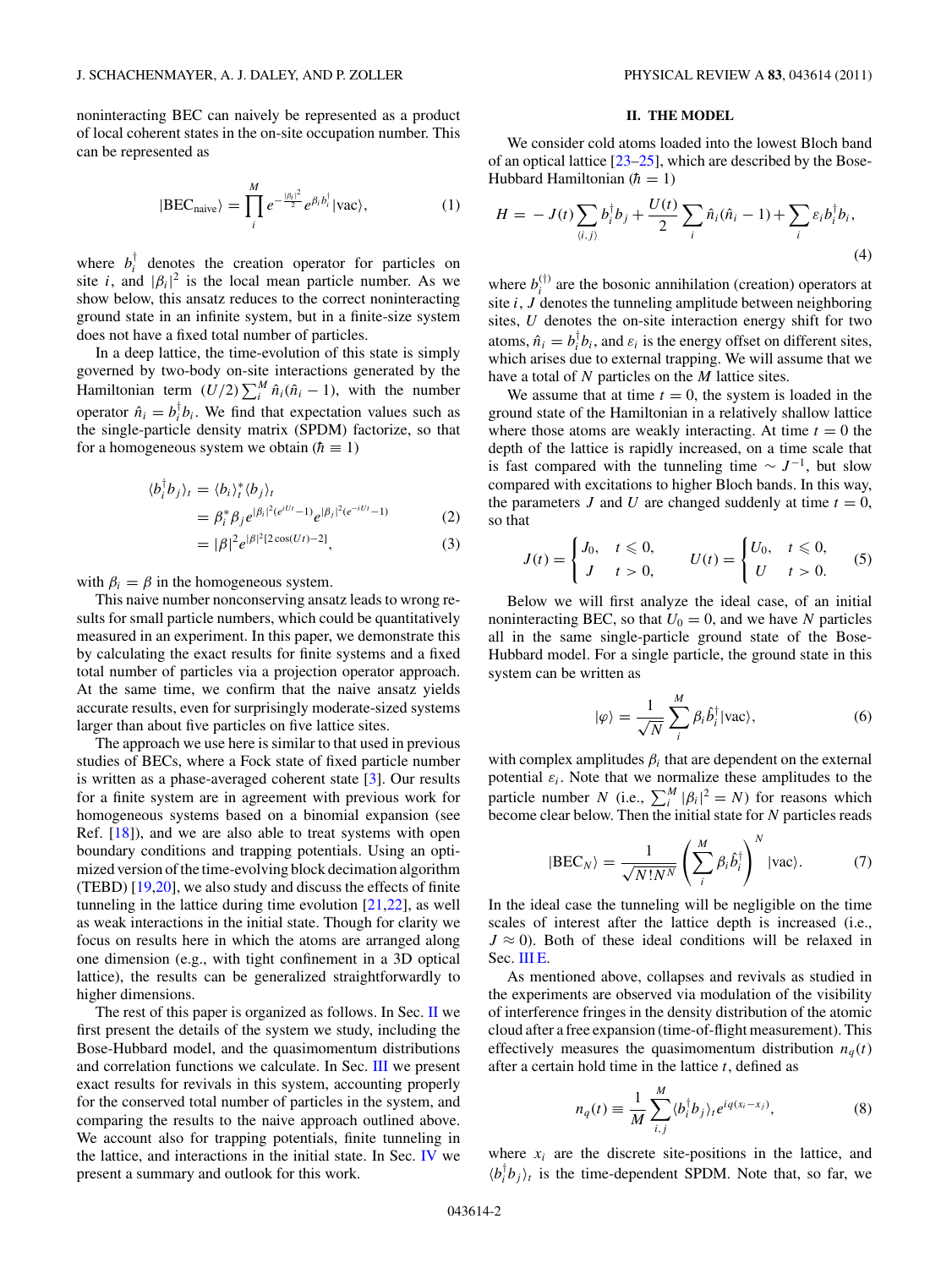<span id="page-2-0"></span>consider a system in arbitrary dimensions and with arbitrary lattice geometry. Thus, in general, the  $x_i$  and  $q$  are vectors. Along a single dimension, we consider a lattice constant *a*, and the discrete positions in that dimension can be written as  $x_i^{\text{1D}} = ai$ . Thus, along that dimension, which consists of  $M^{\text{1D}}$ sites, the quasimomenta can have the discrete values  $q^{1D}$  =  $n2\pi/aM^{1D}$  (with integer  $n = 1, \ldots, M^{1D}$ ). In the following we will focus on the calculation of the time-evolution of the SPDM elements.

# **III. EXACT RESULTS FOR REVIVALS IN THE BOSE-HUBBARD MODEL**

In this section, we present our results for revivals in the Bose-Hubbard model, correctly accounting for the fixed total number of particles in the system. We begin with a simple example of where the naive treatment breaks down by studying two particles on two lattice sites in Sec. III A. In Sec. III B we then provide technical details of the projection method used to derive exact results in the case that atoms are initially noninteracting  $(U_0 = 0)$  and that tunneling in the deep lattice is negligible  $(J = 0)$ . The exact results for these cases are then summarized and compared with the naive approach for homogeneous systems in Sec. [III C](#page-3-0) and for inhomogeneous systems in Sec. IIID. In Sec. IIIE we will relax these conditions  $(U_0 = J = 0)$ , accounting for finite tunneling and finite interactions in the initial state by performing essentially exact many-body numerical computations.

#### **A. Two particles on two lattice sites**

We begin with a simple example for which the ansatz of onsite coherent states, Eq. [\(1\)](#page-1-0) clearly gives the wrong results. This can be easily demonstrated for two particles on two lattice sites  $(N = M = 2)$  without external trapping, for which the initial state will be given by  $|\psi_2\rangle_0 = (|02\rangle + |20\rangle)/2 + |11\rangle/\sqrt{2}$ , where  $|n_1n_2\rangle$  denotes a state with  $n_1$  particles on the first site and  $n_2$  particles on the second site. Time-evolving this state under the Hamiltonian [\(4\)](#page-1-0) gives

$$
|\psi_2\rangle_t = \frac{1}{2} (e^{-iUt} |02\rangle + e^{-iUt} |20\rangle) + \frac{1}{\sqrt{2}} |11\rangle, \tag{9}
$$

so that the off-diagonal SPDM elements in a two-site system with two particles are given by

$$
\langle b_1^{\dagger} b_2 \rangle = \langle b_2^{\dagger} b_1 \rangle = \cos(Ut). \tag{10}
$$

This clearly contradicts the result from Eq.  $(3)$ , as can be seen in Fig. 1.

#### **B. Particle number projection method**

To conveniently calculate the time evolution for an arbitrary number of particles, we now introduce an operator  $P_N$ , which projects states onto a subspace of the Hilbert space with fixed total particle number  $N$ . The operator  $P_N$  itself does not preserve the normalization of a state and thus requires an additional renormalization factor  $N$ . With this operator, we can show that any state of the form  $(7)$  can be written as a



FIG. 1. (Color online) Plot of the time evolution of the offdiagonal SPDM elements for an initial ideal superfluid state  $(U_0 = 0)$ with homogeneous density and without external trapping  $(\varepsilon_i = 0)$  in a deep optical lattice  $(J = 0)$ . The density is chosen as one particle per site ( $|\beta|^2 = 1$ ), and we show the first collapse and revival for increasing number of particles. We compare results from the exact treatment of Eq.  $(22)$  to the naive result from Eq.  $(3)$  (solid black line). Periodic boundary conditions are assumed.

projection of the coherent product state

$$
|\{\beta_k\}\rangle \equiv \prod_k^M |\beta_k\rangle_k \equiv \prod_k^M e^{-\frac{|\beta_k|^2}{2}} e^{\beta_k b_k^{\dagger}} |\text{vac}\rangle. \tag{11}
$$

The number projection of this state reads

$$
P_N|\{\beta_k\}\rangle = e^{-\frac{1}{2}\sum_k^M |\beta_k|^2} P_N e^{\sum_k^M \beta_k b_k^\dagger} |\text{vac}\rangle
$$
  
\n
$$
= e^{-\frac{1}{2}\sum_k^M |\beta_k|^2} P_N \sum_{n=0}^\infty \frac{1}{n!} \left(\sum_k^M \beta_k b_k^\dagger\right)^n |\text{vac}\rangle
$$
  
\n
$$
= \frac{1}{\sqrt{N}} e^{-\frac{1}{2}\sum_k^M |\beta_k|^2} \frac{1}{N!} \left(\sum_k^M \beta_k b_k^\dagger\right)^N |\text{vac}\rangle. \quad (12)
$$

This coincides with the general initial many-body ground state [\(7\)](#page-1-0) with the normalization factor  $\mathcal{N} = e^{-N} N^N / N!$ , which has the form of a Poisson distribution in the total particle number *N*. Note that we used  $\sum_{k=1}^{M} |\beta_k|^2 = N$ .

To perform calculations conveniently we can write the projection operator in the form of a phase integral

$$
P_N = \frac{1}{2\pi\sqrt{\mathcal{N}}} \int_{-\pi}^{\pi} d\phi \, e^{i(\hat{N}-N)\phi},\tag{13}
$$

with the total particle number operator  $\hat{N} = \sum_{i} b_i^{\dagger} b_i$ . Note that the projection operator  $P_N$  has the properties  $[P_N, b_i^{\dagger}b_j] =$  $[P_N, H] = 0$  for all *i*, *j*, and  $P_N^2 = P_N / \sqrt{N}$ .

The benefit of writing the BEC ground state as number projection of the  $|\{\beta_k\}\rangle$  state, with the projector from Eq. (13) is that the SPDM then factorizes with additional phase integrals that can be solved exactly. We consider the time-evolved SPDM under the evolution of Hamiltonian [\(4\)](#page-1-0), which is given by

$$
\langle b_i^{\dagger} b_j \rangle_t = \langle \text{BEC}_N | e^{iHt} b_i^{\dagger} b_j e^{-iHt} | \text{BEC}_N \rangle
$$
  
= 
$$
\frac{1}{2\pi N} \int_{-\pi}^{+\pi} d\phi \, e^{-iN\phi}
$$
  

$$
\times \langle \{\beta_k\} | e^{iHt} b_i^{\dagger} b_j e^{-iHt} e^{\hat{N}\phi} | \{\beta_k\} \rangle
$$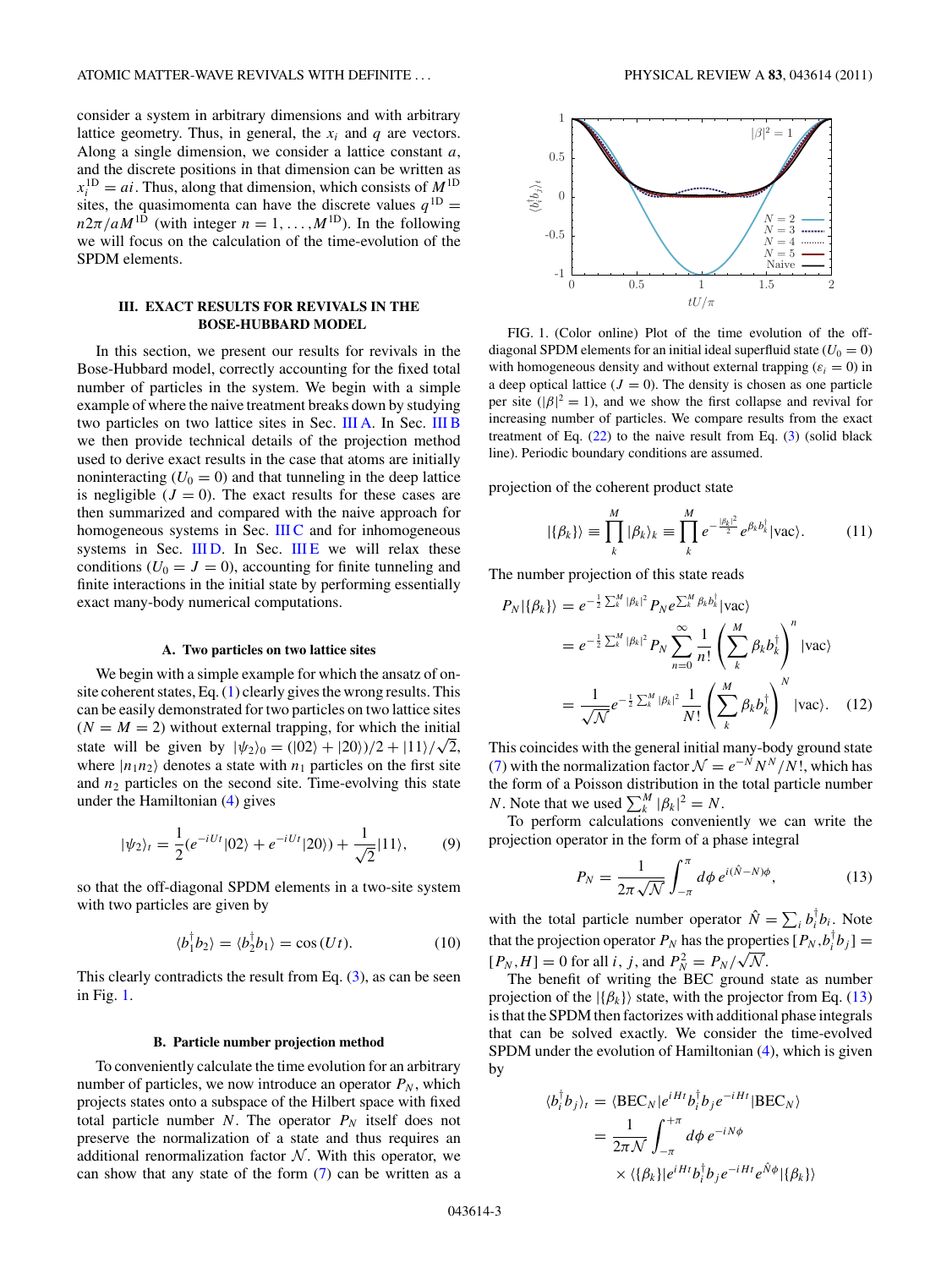$$
= \frac{1}{2\pi\mathcal{N}} \int_{-\pi}^{+\pi} d\phi \, e^{-iN\phi} \times \langle \{\beta_k\} | e^{iHt} b_i^{\dagger} b_j e^{-iHt} | \{\beta_k e^{i\phi}\} \rangle.
$$
 (14)

<span id="page-3-0"></span>In the last line we have used the fact that

$$
e^{i\phi b_k^{\dagger} b_k} |\beta_k\rangle_k = \sum_{n=0}^{\infty} \frac{\beta_k^n}{\sqrt{n!}} e^{i\phi n} |n\rangle_k = |\beta_k e^{i\phi}\rangle_k, \qquad (15)
$$

for every site *k*.

We can then exactly evaluate the SPDM elements from Eq. [\(14\)](#page-2-0) for time-evolution under the Hamiltonian [\(4\)](#page-1-0). In the diagonal case,  $[H,b_i^{\dagger} b_i] = 0$ , and thus the diagonal elements are time-invariant. At  $t = 0$ , we find

$$
\langle b_i^{\dagger} b_j \rangle_{t=0} = \frac{\beta_i^* \beta_j}{2\pi \mathcal{N}} \int_{-\pi}^{\pi} d\phi \, e^{-i(N-1)\phi} e^{\sum_{k}^{M} |\beta_k|^2 (e^{i\phi} - 1)}, \tag{16}
$$

where we used  $b_k|\beta_k\rangle_k = \beta_k|\beta_k\rangle_k$ , and  $\langle \alpha^*|\beta \rangle =$  $e^{\alpha^* \beta - |\alpha|^2/2 - |\beta|^2/2}$ . Integrals of the form of Eq. (16) can be solved with the parametrization  $z = e^{i\phi}$ . This yields

$$
\langle b_i^{\dagger} b_j \rangle_{t=0} = \frac{\beta_i^* \beta_j}{2\pi i \mathcal{N}} e^{-N} \oint_C dz \frac{1}{z^N} e^{Nz}
$$
  
=  $\frac{\beta_i^* \beta_j}{\mathcal{N}} e^{-N} \frac{1}{(N-1)!} \lim_{z \to 0} \left[ \frac{\partial^{N-1}}{\partial z^{N-1}} e^{Nz} \right]$   
=  $\beta_i^* \beta_j$ , (17)

where the integration takes place along the complex unit circle, denoted by C, and we again used  $\sum_{k} |\beta_k|^2 = N$ . Thus, the initial SPDM factorizes into  $\beta_i^* \beta_j$ , and the diagonal elements remain constant in time  $\langle b_i^{\dagger} b_i \rangle_t = |\beta_i|^2$ .

We finally calculate the time evolution of the off-diagonal SPDM elements. We write the Hamiltonian [\(4\)](#page-1-0) as  $H = \sum_{i=1}^{M} h_i$ and find for  $i \neq j$ 

$$
\langle \{\beta_k\}|e^{iHt}b_i^{\dagger}b_j e^{-iHt}| \{\beta_k e^{i\phi}\}\rangle
$$
  
=\langle \beta\_i|e^{ih\_i t}b\_i^{\dagger}e^{-ih\_i t}|\beta\_i e^{i\phi}\rangle\_i \langle \beta\_j|e^{ih\_j t}b\_j e^{-ih\_j t}|\beta\_j e^{i\phi}\rangle\_j  
\times \prod\_{k\neq i,j} \langle \beta\_k|\beta\_k e^{i\phi}\rangle\_k. (18)

The factorized elements can be straightforwardly calculated as

$$
\langle \beta_j | e^{ih_j t} b_j e^{-ih_j t} | \beta_j e^{i\phi} \rangle_j = \beta_j e^{i\phi} e^{-i\varepsilon_j t} e^{|\beta_j|^2 [e^{i\phi} e^{-iU t} - 1]}, \tag{19}
$$

and

$$
\langle \beta_i | e^{ih_i t} b_i^{\dagger} e^{-ih_i t} | \beta_i e^{i\phi} \rangle_i = \beta_i^* e^{i \varepsilon_i t} e^{|\beta_i|^2 [e^{i\phi} e^{iUt} - 1]}.
$$
 (20)

In total we find  $(i \neq j)$ 

$$
\langle b_i^{\dagger} b_j \rangle_t = \frac{\beta_i^* \beta_j}{2\pi N} e^{-N} e^{i(\varepsilon_i - \varepsilon_j)t} \int_{-\pi}^{+\pi} d\phi \, e^{-i(N-1)\phi} \\
\times e^{e^{i\phi}[\vert \beta_j \vert^2 e^{-iU_t} + \vert \beta_i \vert^2 e^{iU_t} + \sum_{k \neq i, j} \vert \beta_k \vert^2]} \\
= \beta_i^* \beta_j e^{i(\varepsilon_i - \varepsilon_j)t} \left[ \frac{1}{N} \left( \vert \beta_j \vert^2 e^{-iU_t} + \vert \beta_i \vert^2 e^{iU_t} + \sum_{k \neq i, j} \vert \beta_k \vert^2 \right) \right]^{(N-1)}, \tag{21}
$$

where we again used the parametrization  $z = e^{i\phi}$  and an integration along a complex unit circle.

# **C. Revivals in a homogeneous system (periodic boundary conditions)**

In the case of a homogeneous density,  $\beta_i = \beta = \sqrt{N/M}$ for all *i*. This implies that we assume periodic boundary conditions, and no external trapping  $(\varepsilon_i = 0$  for all *i*). The off-diagonal SPDM elements then become site independent, with Eq.  $(21)$  simplifying to

$$
\langle b_i^{\dagger} b_j \rangle_t = |\beta|^2 \left\{ 1 + \frac{|\beta|^2}{N} [2 \cos(Ut) - 2] \right\}^{(N-1)}.
$$
 (22)

For  $N = M = 2$ , we reproduce the exact result from Eq. [\(10\)](#page-2-0). In the limit where the particle number is much larger than the on-site density (i.e.,  $N \gg |\beta|^2$ ) we find

$$
|\beta|^2 \left\{ 1 + \frac{|\beta|^2}{N} [2 \cos(Ut) - 2] \right\}^{(N-1)}
$$
  

$$
\xrightarrow{N \gg |\beta|^2} |\beta|^2 e^{|\beta|^2 [2 \cos(Ut) - 2]},
$$
 (23)

since  $\lim_{N \to \infty} (1 + x/N)^N = e^x$ . Hence, in this limit we reproduce exactly the result of the naive treatment from Eq. [\(3\)](#page-1-0).

For homogeneous densities, the height of the  $q = 0$ peak in the quasimomentum distribution is given by  $n_{q=0}$  =  $(1/M)\sum_{i,j}^{M} \langle b_i^{\dagger} b_j \rangle_t = (M-1)\langle b_i^{\dagger} b_j \rangle + |\beta|^2$ . Thus, the experimentally measured visibility of time-of-flight interference fringes is directly connected to the site-independent offdiagonal SPDM elements. In Fig. [1](#page-2-0) we show a plot of the time evolution of the these elements beginning from an ideal noninteracting ground state with density  $|\beta|^2 = 1$ , and including the first collapse and revival. For increasing particle numbers, we see that the results from Eq. (22) converge rapidly to the values given by the naive treatment in Eq. [\(3\)](#page-1-0). Indeed, already for moderate numbers,  $N \sim 5$ , the exact results are very close to the approximate result.

We can define the relative error in the visibility of interference fringes, that is, the relative error in the height of the  $n_{q=0}$  peak between the naive and the exact treatment as

$$
\epsilon_t \equiv \frac{n_{q=0}^{\text{exact}} - n_{q=0}^{\text{naive}}}{n_{q=0}^{\text{exact}}},\tag{24}
$$

where  $n_{q=0}^{\text{exact}}$  is obtained from Eq. (22) and  $n_{q=0}^{\text{naive}}$  from Eq. [\(3\)](#page-1-0). Using the parametrization  $\alpha_t \equiv |\beta|^2 (2 \cos[Ut) - 2]$ (i.e.,  $-4|\beta|^2 \le \alpha_t \le 0$ ) and expanding in powers of 1/N, we find

$$
\epsilon_t = -\frac{2\alpha_t + \alpha_t^2}{2N} - \frac{4\alpha_t^3 + 3\alpha_t^4}{24N^2} + O\left(\frac{1}{N^3}\right).
$$
 (25)

Thus, for large *N* and small homogeneous densities, the relative error from the naive treatment decreases proportional to 1*/N*. Note that this error can also be written in terms of the system size *M*. Up to first order we find for small densities  $|\beta|^2$ 

$$
\epsilon_t = -\frac{2\cos(Ut) - 2}{M} - \frac{|\beta|^2 [2\cos(Ut) - 2]^2}{2M} + O\left(\frac{1}{M^2}\right).
$$

The error decreases proportional to 1*/M*. In the next section we will also treat the more general case of inhomogeneous densities.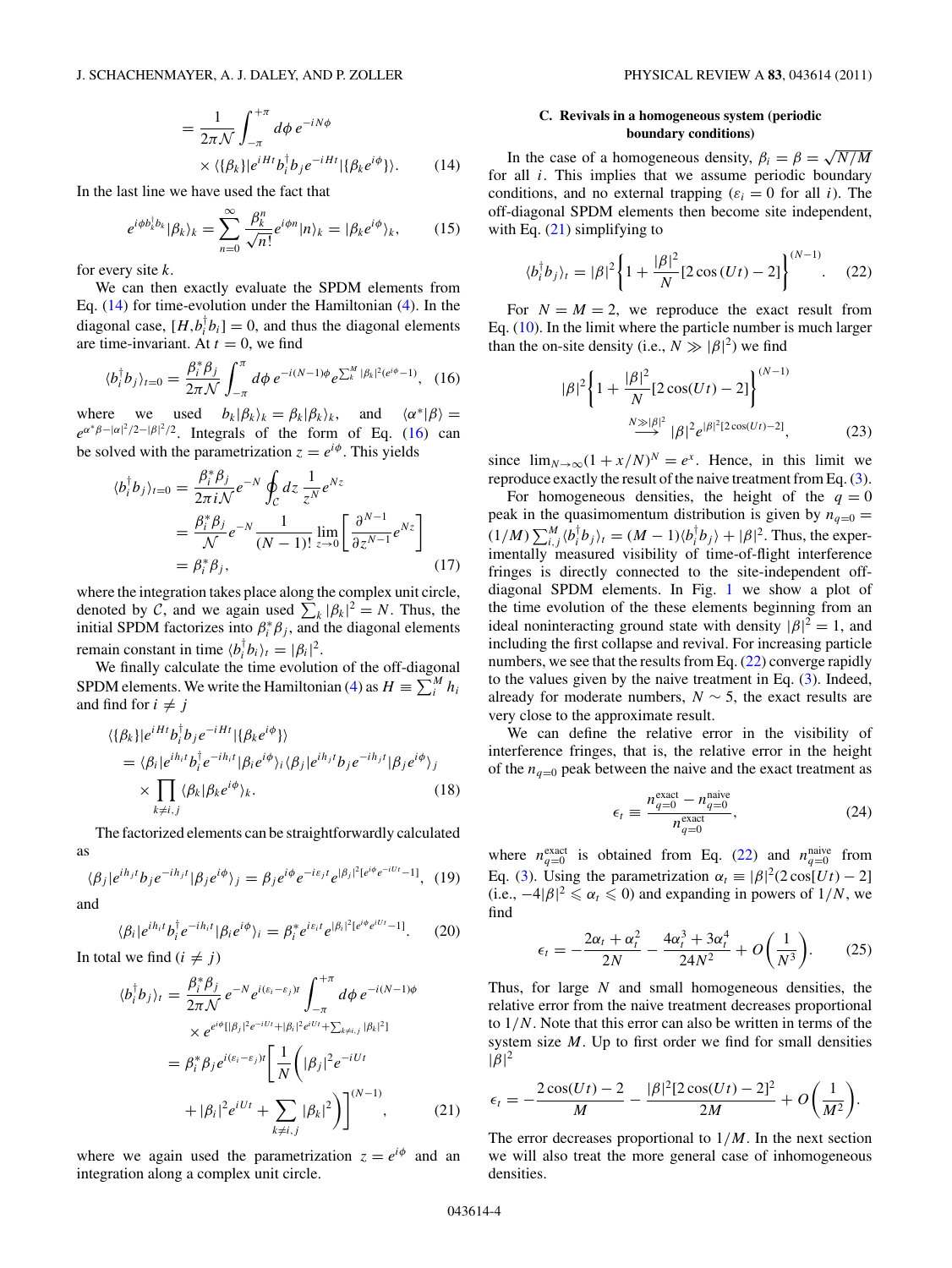### **D. Revivals for inhomogeneous systems**

<span id="page-4-0"></span>Inhomogeneous densities arise from external trapping potentials [i.e., from site varying energy-offsets  $\varepsilon_i$  in Eq. [\(4\)](#page-1-0) or from confinement represented by open boundary conditions]. The initial state for noninteracting particles on the lattice can be found by solving the single particle problem for the amplitudes *βi*. Here we will focus on a 1D lattice array with *M* sites, for which the initial single-particle Hamiltonian reads

$$
H_{t<0} = -J_0 \sum_n (|n\rangle\langle n+1| + \text{H.c.}) + \sum_n \epsilon_n |n\rangle\langle n|, \quad (26)
$$

where  $|n\rangle$  denotes the state for a particle being at site *n*. Without external trapping  $(\epsilon_n = 0$  for all *n*) and for periodic boundary conditions  $(|M + 1\rangle \equiv |1\rangle)$ , the eigenstates of Hamiltonian (26) are simply given by  $|\varphi_m\rangle = \sum_{j=1}^{M} \exp(i q_m a j)|j\rangle / \sqrt{M}$ , with quasimomenta  $q_m = 2\pi m/aM$  and eigenenergies  $E_m =$  $-2\cos(q_m a)$ .

For the case of box boundary conditions, we can write the system on a grid of  $M + 2$  sites (labeled by  $i = 0, \ldots, M + 1$ ), and local energy offsets  $\epsilon_0$ ,  $\epsilon_{M+1} \to \infty$ , and  $\epsilon_{n\neq 0,M+2} = 0$ . To fulfill the boundary conditions, the eigenstates are then given by  $|\varphi_m\rangle = \sum_{j=0}^{M+1} \sin(q_m a j)|j\rangle/$  $^e$ M with normalization  $\mathcal{M} \equiv \sum_{j=0}^{M+1} \sin^2(q_m a j)$ . The quasimomenta are given by  $q_m = m\pi/(M + 1)a$ , where  $m > 0$ , and the eigenenergies are  $E_m = -2\cos(q_m a)$ . Thus, the coefficients  $\beta_i$  for the renormalized single-particle ground-state [\(6\)](#page-1-0) are given by

$$
\beta_i = \sqrt{\frac{N}{\mathcal{M}}} \sin\left(\frac{\pi}{M+1}i\right). \tag{27}
$$

In Fig. 2, we plot the relative error  $\epsilon_t$  between the exact and the naive treatment when we begin from an inhomogeneous initial state due to box boundary conditions. We show the time evolution of the error in the height of the  $q = 0$ quasimomentum peak, as defined in Eq.  $(24)$ , covering the time scale of the first collapse and revival until  $t = 2\pi/U$ in a system with  $N = M$  particles. We find that  $\epsilon_t$  generally decreases with increasing system size, and assumes its largest



FIG. 2. (Color online) The time-evolution of the relative error  $\epsilon_t$ of the naive approach compared with exact results in the height of the quasimomentum distribution peak (i.e.,  $n_{q=0}$ ). The results are for a 1D system with box boundary conditions, resulting in a site-dependent particle density. Results are shown for the time evolution of the error until the first revival at  $t = 2\pi/U$ , and for increasing system sizes  $(N = M, U_0 = 0, J = 0, \varepsilon_i = 0).$ 



FIG. 3. (Color online) The scaling of the relative error  $\epsilon_{t=\pi/4U}$  of the naive approach compared with the exact results at the middle of the first collapse  $t = \pi/4U$ . Results are shown both for periodic and open (box) boundary conditions. To compare the results to Eq. [\(25\)](#page-3-0), we also plot  $1/N$  ( $U_0 = 0$ ,  $J = 0$ ,  $\varepsilon_i = 0$ ).

value approximately in the middle of the collapse process at  $t \approx \pi/4U$ .

To analyze the scaling of the error in the particle number *N*, in Fig. 3, we plot the relative error in the height of the  $q = 0$ quasimomentum peak as a function of *N*. For homogeneous densities in the limit of large *N*,  $\epsilon_t$  is given by Eq. [\(25\)](#page-3-0) (i.e., it decays proportional to 1*/N*).

We thus find that for large *N*, the error scales as 1*/N* for both homogeneous and inhomogeneous densities studied here. For typical 1D lattice sizes in experiments of approximately 50 sites, the relative error becomes of the order of 1%. In this sense, the naive treatment provides a good semiquantitative description of the system. However, because experimental system sizes are of the order of 10–100 lattice sites, it should be possible to measure the quantitative discrepancies arising in the revivals as a result of finite system sizes and fixed particle numbers.

#### **E. Effects of finite tunneling or initial interactions**

In this section we compare our results to numerical calculations for the 1D Bose-Hubbard model to account for the effects of a nonzero tunneling amplitude *J* during the time evolution, and a nonzero initial interaction strength *U*0. We consider the time evolution of the quasimomentum distribution in systems up to  $M = 51$  sites, using the TEBD algorithm [\[19,20\]](#page-6-0). This algorithm makes possible the near-exact integration of the Schrödinger equation for 1D lattice and spin Hamiltonians based on a matrix product state ansatz. In the context of timeevolution the TEBD algorithm is mathematically equivalent to time-dependent DMRG methods. As is done in these methods we optimize the algorithm for fixed total particle numbers [\[26–29\]](#page-6-0).

In Fig. [4](#page-5-0) we show results for the time evolution of the quasimomentum distribution. We start with the exact ground state for box boundary conditions. It is obtained by an imaginary TEBD time evolution and yields an initial density profile  $\beta_i$ , consistent with Eq. (27). The exact time-evolution calculation covers the first two revivals within the time  $0 \leq$  $tU \leq 5\pi$ . In Figs. [4\(a\)](#page-5-0) through [4\(c\)](#page-5-0) we show TEBD results for  $J = 0$ ,  $J = 0.05U$ , and  $J = 0.1U$ , respectively. In Fig. [4\(d\)](#page-5-0) we show the time evolution of the peak of the quasimomentum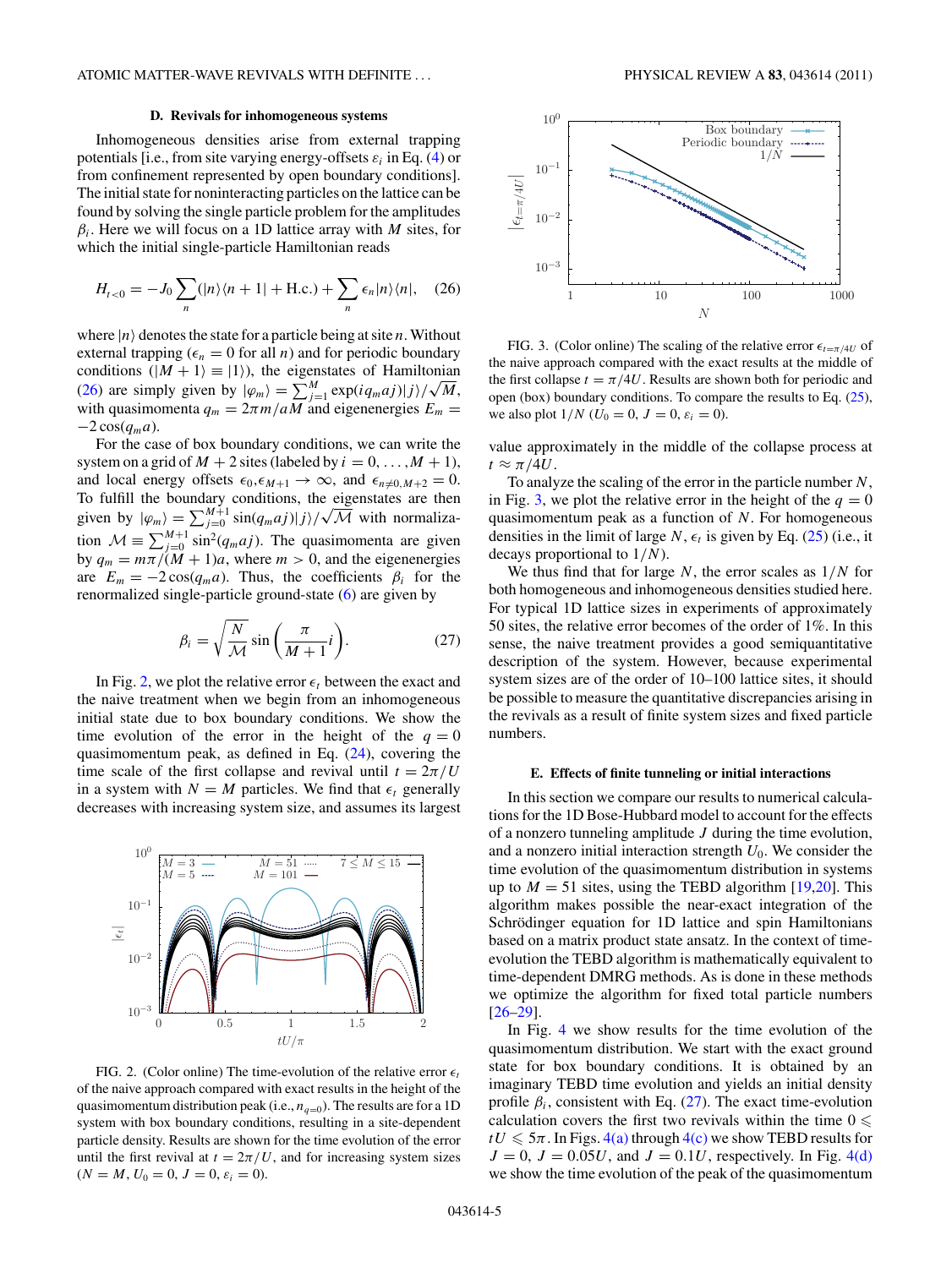<span id="page-5-0"></span>

FIG. 4. (Color online) Time evolution of the quasimomentum distribution  $n_q$  for several tunneling amplitudes  $J$  in a system with  $M = 51$  sites and box boundary conditions. Initially the system is in the exact ground state for  $U_0/J_0 = 0$ . Panels (a–c) show exact results obtained numerically by using the TEBD algorithm. Panel (d) shows the evolution of the  $n_{q=0}$  peak. The TEBD results for  $J=0$ are compared to the exact results obtained from Eq.  $(21)$ , and to the naive treatment obtained from Eq. [\(2\)](#page-1-0). The particles are initially noninteracting  $(U_0 = 0)$ .

distribution (i.e.,  $n_{q=0}$ ). There, we compare the results from our TEBD calculations with the exact calculations for  $J = 0$ , that is from Eq.  $(21)$ , and the naive treatment from Eq.  $(2)$ . For our numerical calculation, convergence in several numerical parameters had to be checked. For the results obtained in this section we have tested convergence of the TEBD algorithm for numerical parameters, and use matrix sizes up to  $\chi = 200$ [\[19,20\]](#page-6-0), and allow occupation numbers up to 14 particles per lattice site.

For  $J = 0$  results from the analytical number projection method [Eq. [\(21\)](#page-3-0)] perfectly coincide with the TEBD results as expected, whereas visible differences are observed to the results from the naive treatment. These errors are small and scale as in Fig. [3.](#page-4-0) For nonzero tunneling, we find that the revivals are strongly damped (i.e., the peak in the momentum distribution for  $q = 0$  is smaller) and the quasimomentum distribution at the revival time is broadened compared to the initial one. In addition, we see that the point in time of the first and the second revival are markedly shifted toward earlier times for increasing tunneling strength *J*. Both effects that appear here in exact numerical calculations of a 1D system have been recently calculated perturbatively [\[21\]](#page-6-0), and for hard-core bosons as well as on a mean-field level in high dimensions [\[22\]](#page-6-0).

For nonzero initial interaction strength  $U_0 > 0$ , we note that the initial quasimomentum distribution is slightly modified.



FIG. 5. (Color online) Panel (a) compares the initial quasimomentum distribution for noninteracting particles  $(U_0 = 0)$  with the one for weakly interacting particles  $(U_0/J_0 = 0.1)$ . Shown are results for a system with 51 sites and box boundary conditions. The inset shows the scaling of the  $n_{q=0}$  peak as a function of  $U_0$ . Panel (b) shows a comparison of the time evolution of the  $n_{q=0}$  peak for initially noninteracting particles (solid lines) with weakly interacting ones  $(U_0/J_0 = 0.1).$